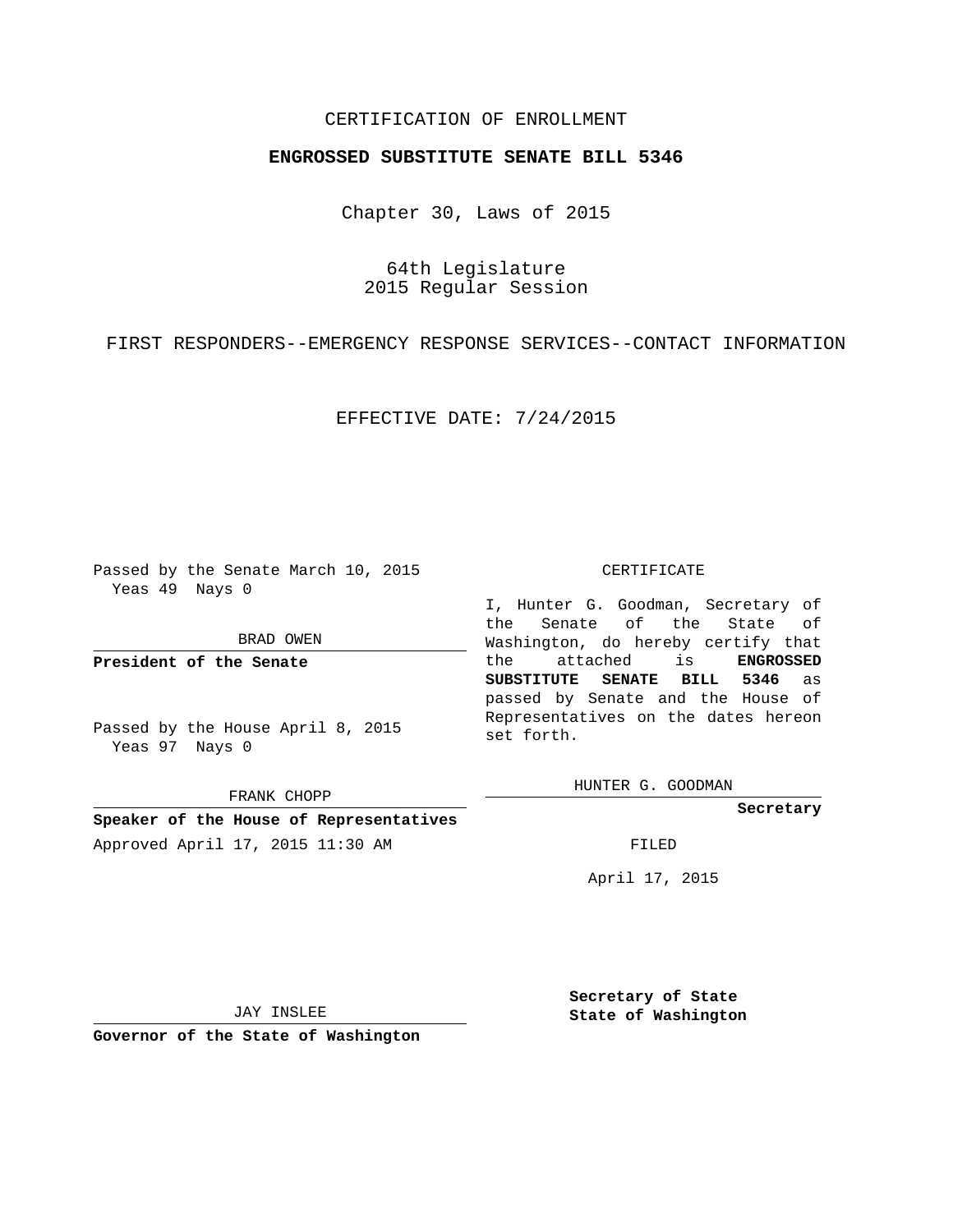## **ENGROSSED SUBSTITUTE SENATE BILL 5346**

Passed Legislature - 2015 Regular Session

**State of Washington 64th Legislature 2015 Regular Session**

**By** Senate Health Care (originally sponsored by Senators Ranker, Mullet, Darneille, Liias, Conway, McAuliffe, Keiser, and Chase)

READ FIRST TIME 02/20/15.

1 AN ACT Relating to providing first responders with contact 2 information for subscribers of personal emergency response services 3 during an emergency; and adding a new section to chapter 70.54 RCW.

4 BE IT ENACTED BY THE LEGISLATURE OF THE STATE OF WASHINGTON:

5 NEW SECTION. **Sec. 1.** A new section is added to chapter 70.54 6 RCW to read as follows:

 (1) When requested by first responders during an emergency, employees of companies providing personal emergency response services must provide to first responders the name, address, and any other information necessary for first responders to contact subscribers 11 within the jurisdiction of the emergency.

 (2) Companies providing personal emergency response services may adopt policies to respond to requests from first responders to release subscriber contact information during an emergency. Policies 15 may include procedures to:

16 (a) Verify that the requester is a first responder;

17 (b) Verify that the request is made pursuant to an emergency;

18 (c) Fulfill the request by providing the subscriber contact 19 information; and

20 (d) Deny the request if no emergency exists or if the requester 21 is not a first responder.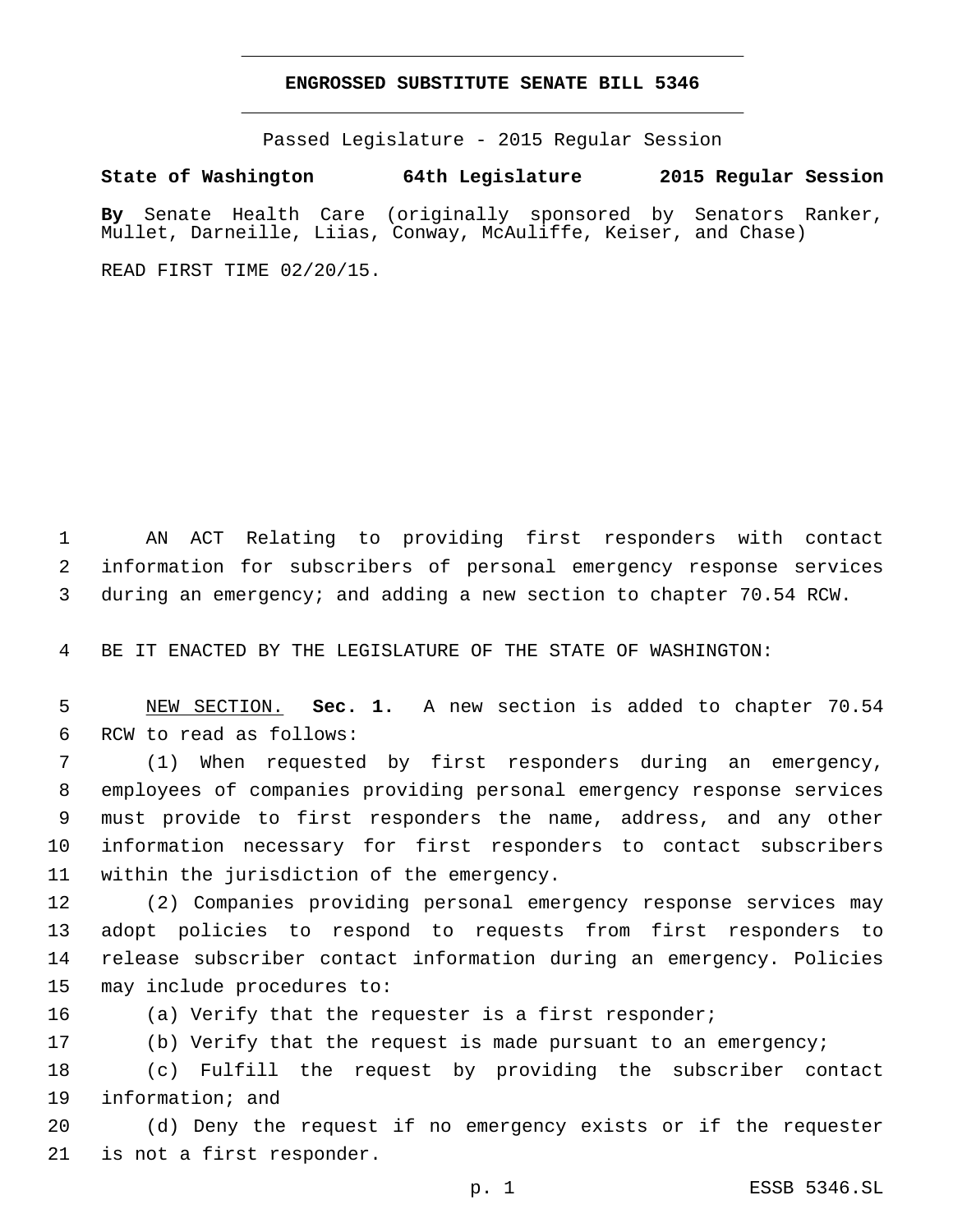(3) Information received by a first responder under subsection (1) of this section is confidential and exempt from disclosure under chapter 42.56 RCW, and may be used only in responding to the emergency that prompted the request for information. Any first responder receiving the information must destroy it at the end of the 6 emergency.

 (4) It is not a violation of this section if a personal emergency response services company or an employee makes a good faith effort to comply with this section. In addition, the company or employee is immune from civil liability for a good faith effort to comply with this section. Should a company or employee prevail upon the defense provided in this section, the company or employee is entitled to recover expenses and reasonable attorneys' fees incurred in 14 establishing the defense.

 (5) First responders and their employing jurisdictions are not liable for failing to request the information in subsection (1) of this section. In addition, this act does not create a private right of action nor does it create any civil liability on the part of the state or any of its subdivisions, including first responders.

(6) For the purposes of this section:20

 (a) "Emergency" means an occurrence that renders the personal emergency response services system inoperable for a period of twenty- four or more continuous hours, and that requires the attention of first responders acting within the scope of their official duties.

 (b) "First responder" means firefighters, law enforcement officers, and emergency medical personnel, as licensed or 27 certificated by this state.

 (c) "Personal emergency response services" means a service provided for profit that allows persons in need of emergency assistance to contact a call center by activating a wearable device, 31 such as a pendant or bracelet.

 (7) This section does not require a personal emergency response 33 services company to:

 (a) Provide first responders with subscriber contact information 35 in nonemergency situations; or

 (b) Provide subscriber contact information to entities other than 37 first responders.

> Passed by the Senate March 10, 2015. Passed by the House April 8, 2015. Approved by the Governor April 17, 2015.